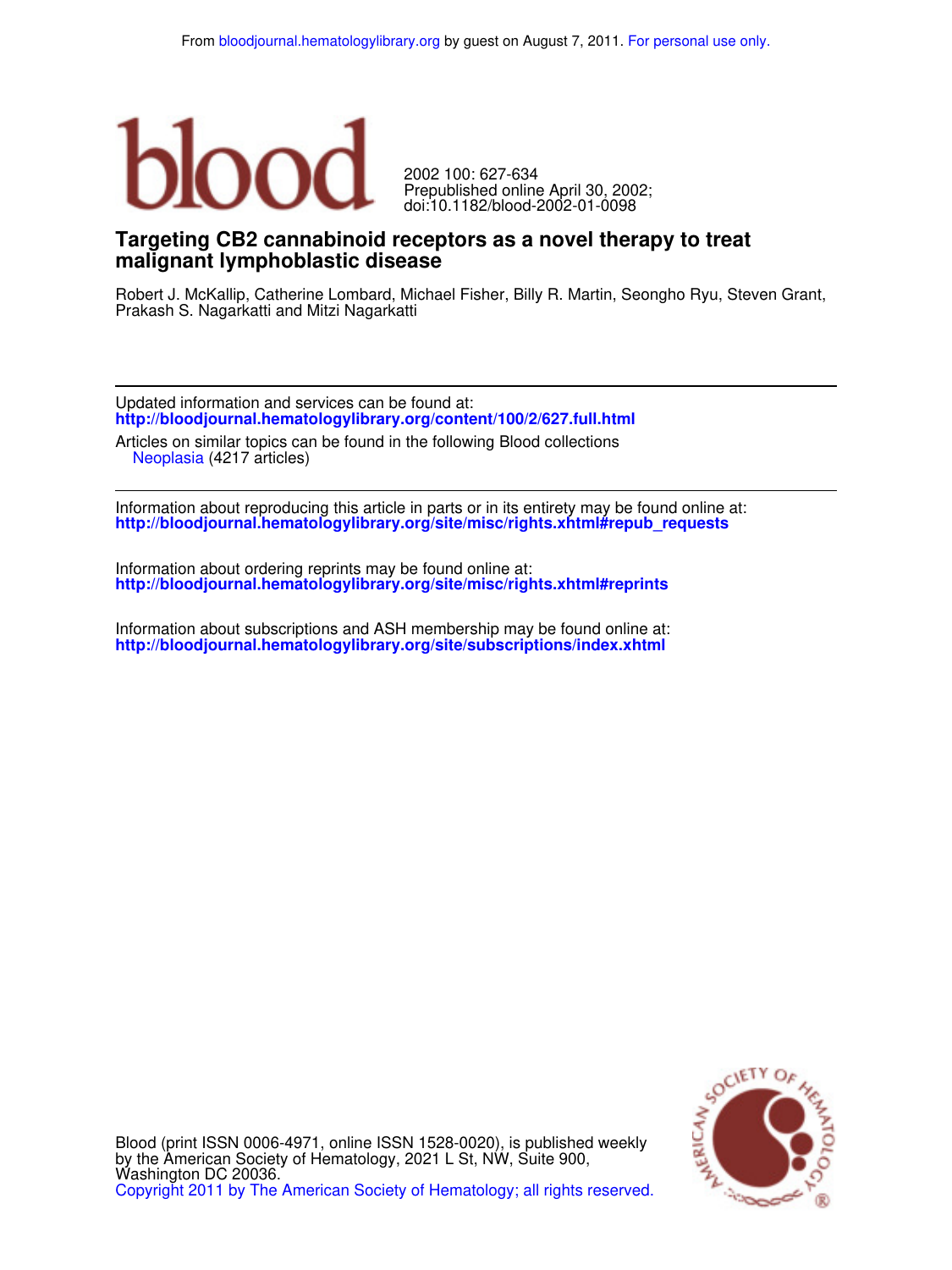# Targeting CB2 cannabinoid receptors as a novel therapy to treat malignant lymphoblastic disease

Robert J. McKallip, Catherine Lombard, Michael Fisher, Billy R. Martin, Seongho Ryu, Steven Grant, Prakash S. Nagarkatti, and Mitzi Nagarkatti

**In the current study, we examined whether ligation of CB2 receptors would lead to induction of apoptosis in tumors of immune origin and whether CB2 agonist could be used to treat such cancers. Exposure of murine tumors EL-4, LSA, and P815 to delta-9-tetrahydrocannabinol (THC) in vitro led to a significant reduction in cell viability and an increase in apoptosis. Exposure of EL-4 tumor cells to the synthetic cannabinoid HU-210 and the endogenous cannabinoid anandamide led to significant induction of apoptosis, whereas exposure to WIN55212 was not effective. Treatment of EL-4 tumor-** **bearing mice with THC in vivo led to a significant reduction in tumor load, increase in tumor-cell apoptosis, and increase in survival of tumor-bearing mice. Examination of a number of human leukemia and lymphoma cell lines, including Jurkat, Molt-4, and Sup-T1, revealed that they expressed CB2 receptors but not CB1. These human tumor cells were also susceptible to apoptosis induced by THC, HU-210, anandamide, and the CB2-selective agonist JWH-015. This effect was mediated at least in part through the CB2 receptors because pretreatment with the CB2 antagonist SR144528 partially re-**

**versed the THC-induced apoptosis. Culture of primary acute lymphoblastic leukemia cells with THC in vitro reduced cell viability and induced apoptosis. Together, the current data demonstrate that CB2 cannabinoid receptors expressed on malignancies of the immune system may serve as potential targets for the induction of apoptosis. Also, because CB2 agonists lack psychotropic effects, they may serve as novel anticancer agents to selectively target and kill tumors of immune origin. (Blood. 2002;100:627-634)**

© **2002 by The American Society of Hematology**

#### **Introduction**

Marijuana is one of the oldest drugs of abuse, although its medicinal value has been known for several centuries. Delta-9-tetrahydrocannabinol (THC) is the major psychoactive component in marijuana.<sup>1</sup> THC and other synthetic cannabinoids have been used as potential therapeutic agents in alleviating such complications as intraocular pressure in glaucoma, cachexia, nausea, and pain.<sup>2</sup> Interest in the potential medicinal use of cannabinoids grew recently with the discovery of 2 cannabinoid receptors, CB1 and CB2.3,4 CB1 receptors are expressed predominantly in the brain, whereas CB2 receptors are found primarily in the cells of the immune system.<sup>1,4</sup> Furthermore, endogenous ligands for these receptors capable of mimicking the pharmacologic actions of THC have also been discovered. Such ligands were designated endocannabinoids and include anandamide and 2-arachidonoyl glycerol.5-7 The physiologic function of endocannabinoids and cannabinoid receptors remains unclear.

Recently, anandamide was shown to inhibit the proliferation of human breast cancer cell lines MCF-7 and EFM-19 in vitro.<sup>8</sup> Also, THC was shown to induce apoptosis in human prostate PC-3 cells and in  $C6$  glioma cells in culture.<sup>9,10</sup> THC-induced apoptosis involved cannabinoid receptor-dependent $8,11$  or -independent pathways.<sup>9,10</sup> Such studies have triggered interest in targeting cannabinoid receptors in vivo to induce apoptosis in transformed cells. To this end, cannabinoids were shown recently to inhibit the growth of C6 glioma cells in vivo. $12,13$ 

Cells of the immune system express high levels of CB2 receptors. It is not clear whether CB2 receptor ligation can induce apoptosis in normal or transformed immune cells. If CB2 receptor agonists can induce apoptosis in transformed immune cells, it could lead to development of a novel class of anticancer agents. In the current study, we investigated this possibility by using both murine and human leukemia and lymphoma lines as well as primary acute lymphoblastic leukemia (ALL) cells. We demonstrate that ligation of CB2 receptors can induce apoptosis in a wide range of cancers of immune-cell origin. Furthermore, we demonstrate that THC can inhibit the growth of murine lymphoma cells in vivo by inducing apoptosis and cure approximately 25% of the mice bearing the tumor. Together, the current data suggest that CB2 agonists that are devoid of psychotropic effects may constitute a novel and effective modality to treat malignancies of the immune system.

# **Materials and methods**

#### **Mice**

Adult (6-8 weeks of age) female C57BL/6 mice were purchased from the National Institutes of Health, Bethesda, MD. The mice were housed in polyethylene cages and given rodent chow and water ad libitum. Mice were housed in rooms maintaining a temperature of  $74 \pm 2$ °F and on a 12-hour light/dark cycle.

From the Departments of Microbiology and Immunology, Pharmacology and Toxicology, and Medicine, Medical College of Virginia, Virginia Commonwealth University, Richmond.

Supported in part by grants from the National Institutes of Health (DA 0114885 and ES 09098).

**Reprints:** Mitzi Nagarkatti, Department of Microbiology and Immunology, Medical College of Virginia, Virginia Commonwealth University, Richmond, VA 23298; e-mail: mnagark@hsc.vcu.edu.

The publication costs of this article were defrayed in part by page charge payment. Therefore, and solely to indicate this fact, this article is hereby marked "advertisement" in accordance with 18 U.S.C. section 1734.

© 2002 by The American Society of Hematology

Submitted January 14, 2002; accepted March 12, 2002. Prepublished online as Blood First Edition Paper, April 30, 2002; DOI 10.1182/ blood-2002-01-0098.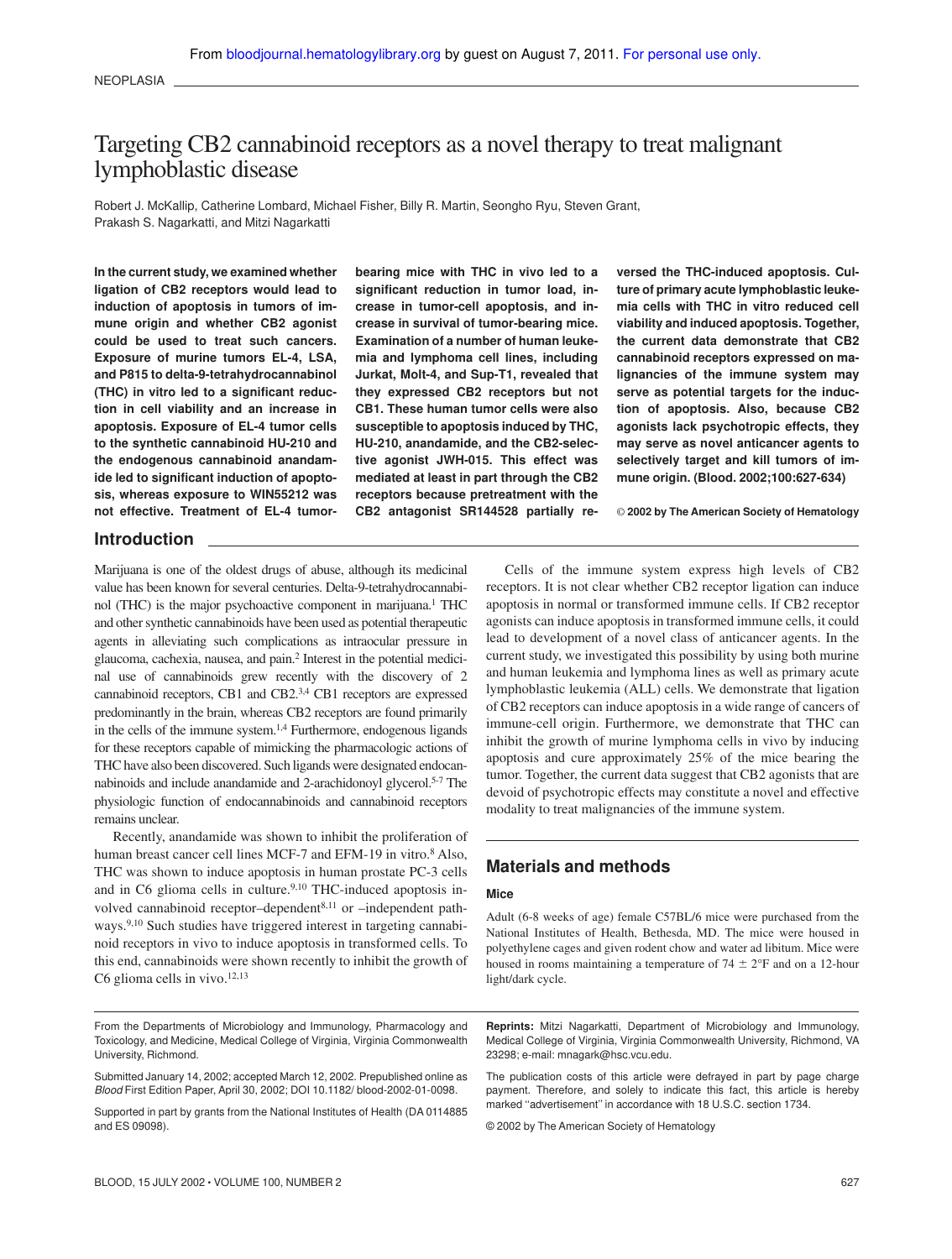628 MCKALLIP et al BLOOD, 15 JULY 2002 VOLUME 100, NUMBER 2

#### **Reagents**

THC was obtained from the National Institute of Drug Abuse (Rockville, MD) and was initially dissolved in dimethyl sulfoxide (DMSO; Sigma, St Louis, MO) to a concentration of 20 mM and stored at  $-20^{\circ}$ C. THC was further diluted with tissue culture medium for in vitro studies and phosphate-buffered saline (PBS) for in vivo studies. SR141716A and SR144528 were obtained from Sanofi Recherche (Montpellier, France). HU-210, anandamide, WIN55212, and JWH-015 were obtained from Tocris Cookson (Ellisville, MO).

#### **Cell lines**

The murine lymphomas (EL-4 and LSA), the murine mastocytoma (P815), the murine melanoma (B16F10), Sup-T1, a T-lymphoblastic leukemia cell line developed from an 8-year-old male, Jurkat, an acute T-lymphoblastic leukemia cell line generated from a 14-year-old male, Molt-4, an acute T-lymphoblastic leukemia cell line established from a 19-year-old male, and human glioma U251 cell line were all maintained in RPMI 1640 medium (Gibco Laboratories, Grand Island, NY) supplemented with 5% fetal calf serum (FCS), 10 mM HEPES, 1 mM glutamine, 40  $\mu$ g/mL gentamicin sulfate, and 50  $\mu$ M 2-mercaptoethanol. In assays examining the effect of cannabinoid agonists on tumor-cell viability and apoptosis, the concentration of FCS ranged from 0% to 5%.

#### **Primary leukemic cells**

Peripheral blood samples were obtained from 2 patients diagnosed with ALL. The samples were referred to as ALL no. 1 and ALL no. 2. ALL no. 1 was obtained from a male patient newly diagnosed with common acute lymphoblastic leukemia antigen (CALLA) (CD10)-positive non-B, non–T ALL. ALL no. 2 was obtained from a female patient newly diagnosed with terminal deoxynucleotidyl transferase (TdT)–positive T-cell ALL. Informed consent was obtained following institutional guidelines and approval was obtained from the institutional review board of Virginia Commonwealth University. Consent was provided according to the Declaration of Helsinki. The content of the lymphoblasts was greater than 70% as determined by flow cytometric analysis. Mononuclear cells were isolated by Ficoll-Paque density gradient centrifugation. In this study, the samples were cryopreserved and stored in liquid nitrogen before use. Viability after thawing was determined by trypan blue dye exclusion and was greater than 90%.

#### **Measurement of the effect of cannabinoid receptor agonists on tumor-cell viability in vitro**

Tumor cells were adjusted to  $1 \times 10^6$  cells/mL in medium containing 5% FCS or serum-free medium. The cells  $(1 \times 10^6)$  were cultured in 24-well plates in 2 mL medium in the presence or absence of various concentrations of cannabinoid receptor agonists for 2 to 24 hours. Finally, the cells were harvested and washed twice in PBS, and the viable cell count was determined by trypan blue dye exclusion.

#### **Detection of cannabinoid-induced apoptosis in vitro**

Tumor cells  $(1 \times 10^6 \text{ cells/well})$  were cultured in 24-well plates in the presence or absence of various concentrations of THC or other cannabinoid receptor agonists for 2 to 24 hours, as described above. Next, the cells were harvested, washed twice in PBS, and analyzed for the induction of apoptosis using either the terminal deoxynucleotidyl transferase–mediated end labeling (TUNEL) method or annexin V/propidium iodide (PI) method, as described elsewhere.14,15 To detect apoptosis using the TUNEL method, we washed the cells twice with PBS and fixed them with 4% p-formaldehyde for 30 minutes at room temperature. The cells were next washed with PBS, permeabilized on ice for 2 minutes, and incubated with fluorescein isothiocyanate–dUTP and TdT (Boehringer Mannheim, Indianapolis, IN) for 1 hour at 37°C and  $5\%$  CO<sub>2</sub>. To detect apoptosis using the annexin V/PI method, we washed the cells twice with PBS and stained them with annexin V and PI for 20 minutes at room temperature. The cells were washed twice with PBS. The levels of apoptosis in both the TUNEL and annexin/PI assays were determined by measuring the fluorescence of the cells by flow cytometric analysis. Five thousand cells were analyzed per sample.

## **Measurement of tumor-cell viability and induction of apoptosis in vivo**

Groups of 5 C57BL/6 mice were injected intraperitoneally (IP) with  $1 \times 10^6$  EL-4 tumor cells suspended in 0.2 mL PBS. The control mice received PBS alone. Ten days later, the mice were injected with various concentrations of THC (0, 1, 3, or 5 mg/kg IP). The mice were killed 24 hours later and the EL-4 tumor cells were harvested from the peritoneal cavity by injecting 5.0 mL PBS, followed by aspiration of the peritoneal fluid from the cavity. The contaminating red blood cells were removed with red blood lysing solution (Sigma), and the tumor cells were washed twice with PBS. The number of viable cells was determined by trypan blue dye exclusion, and apoptosis was determined using the TUNEL assay. The presence of tumor cells in the peritoneal cavity was confirmed by the ability of the cells to grow in vitro and by the phenotype  $(Thy1<sup>+</sup>, CD4<sup>-</sup>, CD8<sup>-</sup>)$ .

#### **Effect of THC on survival of EL-4–challenged mice**

Groups of 8 C57BL/6 mice were injected IP with  $1 \times 10^6$  EL-4 tumor cells in a volume of  $100 \mu L$  PBS. One day following tumor injection, the mice received daily IP injections for 14 days with 5 mg/kg THC in a volume of 500 µL PBS. Control mice received injections with the vehicle control. The mice were observed daily for signs of morbidity and were euthanized. Mice that survived for more than 60 days were rechallenged with live EL-4 cells  $(1 \times 10^6)$  and tested for their ability to reject tumor and survive.

#### **RNA isolation and reverse transcriptase–polymerase chain reaction (RT-PCR)**

RNA was isolated from approximately  $1 \times 10^7$  cells using the RNeasy Mini Kit (Qiagen, Valencia, CA). Because CB1 and CB2 are encoded by single exons, a DNase digestion was included in the isolation procedure to limit the possibility of PCR amplification of CB1 and CB2 from genomic DNA. cDNA was prepared with the Qiagen OmniScript RT kit using  $1 \mu$ g RNA as template for first-strand synthesis. Mouse and human CB1 was amplified using primers H CB1 U (5'-CGTGGGCAGCCTGTTCCTCA-3') and H CB1 L (5'-CATGCGGGCTTGGTCTGG-3'), which yield a product of 403 bp. Human CB2 was amplified using primers H CB2 U (5-CGCCG-GAAGCCCTCATACC-3) and H CB2 L (5-CCTCATTCGGGCCATTC-CTG-3), which yield a product of 522 bp. Mouse CB2 was amplified using M CB2 U (5-CCGGAAAAGAGGATGGCAATGAAT-3) and M CB2 L (5'-CTGCTGAGCGCCCTGGAGAAC-3'), which yield a product of 479 bp.  $\beta$ -Actin was used as a positive control, with primers M BA U (5-AAGGCCAACCGTGAAAAGATGACC-3) and M BA L (5-ACC-GCTCGTTGCCAATAGTGATGA-3), with a product size of 427 bp. PCR reactions were carried out using the following parameters: 95°C for 15 seconds, 58°C for 15 seconds, and 72°C for 30 seconds for 35 cycles; followed by a final 5 minutes at 72°C in an Applied Biosystems GeneAmp 9700 (Foster City, CA). The resulting PCR products were separated on a 1% agarose gel.

## **Results**

### **Expression of CB1 and CB2 receptors in EL-4, LSA, and P815 murine tumor cells**

The expression of CB1 and CB2 cannabinoid receptor mRNA was determined by RT-PCR (Figure 1). This analysis revealed that all 3 murine tumor-cell lines expressed both CB1 and CB2 mRNA.

## **Exposure of EL-4, LSA, and P815 tumor cells to THC leads to a reduction in viability and induction of apoptosis in vitro**

We examined whether THC exposure had an effect on the viability of EL-4, LSA, and P815 tumor cells in vitro. To this end, the tumor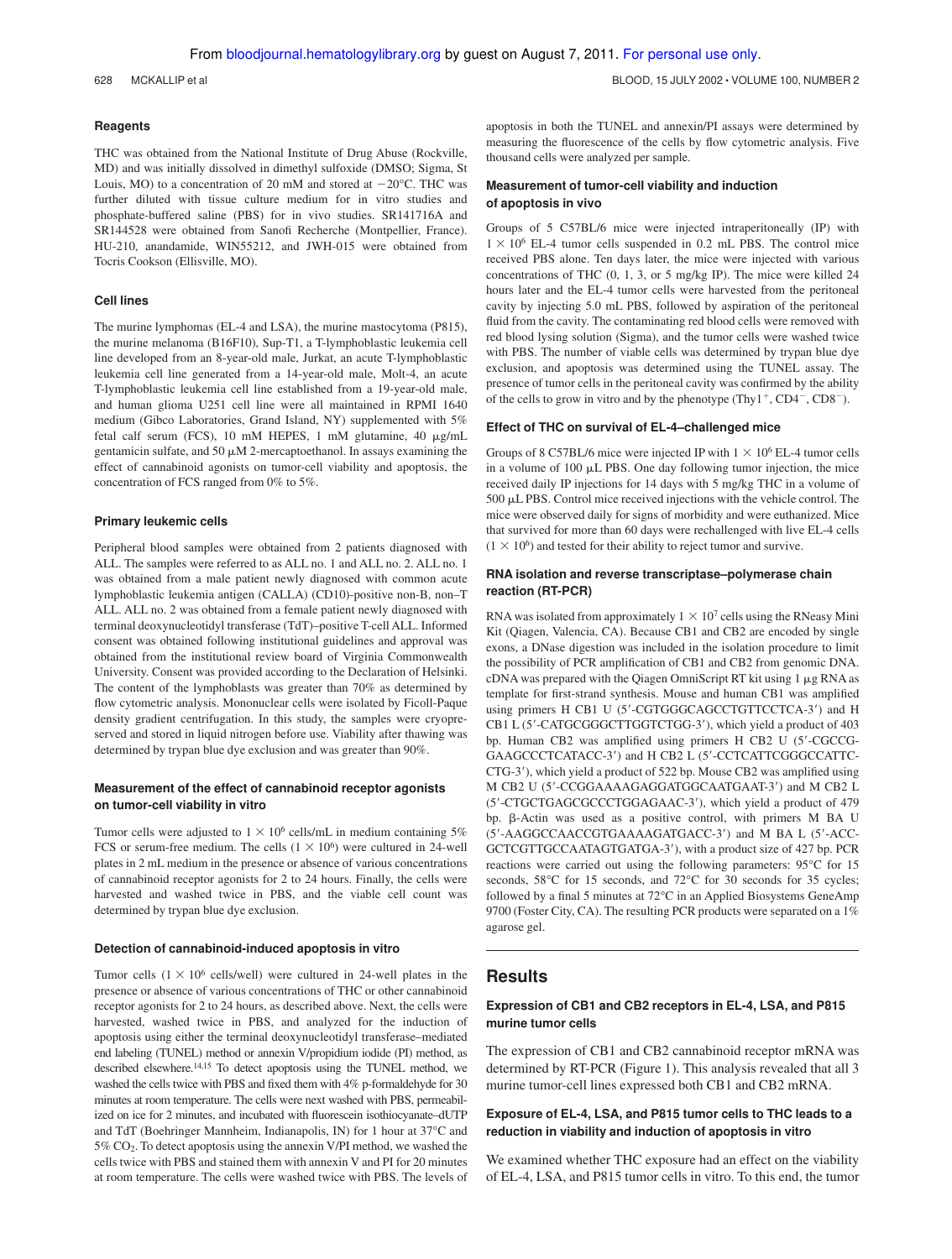A 100

BLOOD, 15 JULY 2002 • VOLUME 100, NUMBER 2 CONTROL CONTROL CONTROL CONTROLLER CHANNABINOID RECEPTORS IN IMMUNE MALIGNANCIES 629



**Figure 1. The expression of CB1 and CB2 mRNA in EL-4, LSA, and P815 tumor cells.** The expression of CB1 and CB2 mRNA was determined by RT-PCR analysis. Total RNA was isolated from EL-4, LSA, and P815 tumor cells. mRNA was reverse transcribed and amplified by PCR with primers specific for CB1 and CB2. A photograph of ethidium bromide–stained amplicons is depicted.

cells were cultured in medium containing 5% FCS and exposed to various concentrations of THC  $(0, 1, 10, \text{ and } 20 \mu M)$  for 24 hours, and the viability was determined by trypan blue dye exclusion (Figure 2A). The results showed that exposure to THC at concentrations of 10  $\mu$ M or greater led to a significant reduction in the number of viable cells. Next, we analyzed the THC-treated tumor cells for induction of apoptosis by TUNEL staining (Figure 2B). The results demonstrated that THC induced significant apoptosis in all 3 cell lines in vitro. Together these results suggest that exposure of EL-4, LSA, and P815 tumor cells to THC in vitro led to significant cell killing by induction of apoptosis.

## **THC-induced effect on cellularity is dependent on exposure time and serum concentration**

Previous studies suggested that the efficacy of THC may be directly related to the concentration in serum.16,17 Therefore, we examined whether culturing tumor cells in serum-free medium would have an effect on THC-induced killing of tumor cells. This was accomplished by exposing EL-4 tumor cells to various concentrations of THC  $(1, 3, and 5 \mu M)$  or the vehicle for 4, 8, or 12 hours in serum-free medium and determining the cell viability. The results showed that by culturing the cells in serum-free medium, we

dramatically reduced the concentration of THC needed to decrease tumor-cell viability (Figure 3A). For example, exposure of EL-4 tumor cells to as low as  $5 \mu M$  THC for 4 hours led to a significant decrease in tumor-cell viability (Figure 3A) and an increase in the induction of apoptosis (Figure 3B,C). Also, at 12 hours, THC at a concentration of  $3 \mu M$  was able to cause a significant decrease in tumor-cell viability (Figure 3A). The data shown in Figure 3B and 3C demonstrate that apoptosis induced by THC was evident using both the TUNEL and annexin/PI methods. Previous studies have shown that cells positive for annexin alone represent early apoptotic cells, whereas those positive for both annexin and PI are late apoptotic/necrotic cells, and cells positive for PI alone are necrotic cells.<sup>15</sup> Thus, the majority of THC-treated cells appeared to be in an early or late apoptotic stage of death (Figure 3C). It was also noted that in serum-free medium, the time required to induce tumor-cell killing was decreased significantly to 4 hours at a concentration of  $5 \mu M$  THC (Figure 3A). Because serum interfered with THCinduced apoptosis, all subsequent experiments were performed in serum-free medium.

## **HU-210 and anandamide, but not WIN-55212, induce apoptosis in EL-4 tumor cells in vitro**

Three additional cannabinoid receptor agonists were tested for their ability to induce apoptosis in EL-4 tumor cells. In Figure 4A, EL-4 tumor cells were exposed to  $3 \mu$ M THC, WIN55212, and HU-210 for 4 hours. The cells were then analyzed for apoptosis using the annexin/PI method (Figure 4A). The results showed that exposure to THC or HU-210 led to a significant increase in apoptosis when compared with the controls. In contrast, exposure to  $3 \mu M$ WIN55212 had no significant effect on the induction of apoptosis. In addition, we examined the effects of anandamide exposure on the induction of apoptosis (Figure 4B). EL-4 tumor cells were exposed to 5 and 10  $\mu$ M anandamide for 4 hours. The cells were analyzed for apoptosis using the TUNEL assay. The results showed that exposure to 5  $\mu$ M led to a slight increase in apoptosis;



**Figure 2. Exposure of murine tumor cells of immune origin to THC in vitro leads to a reduction in cell viability and induction of apoptosis.** (A) The effect of THC on tumor-cell viability was determined by culturing EL-4, LSA, and P815 tumor cells for 24 hours in medium containing 5% FCS in the presence of various concentrations of THC (1, 10, and 20  $\mu$ M) or the vehicle. The viable cell number was determined by trypan blue dye exclusion. The data were expressed as percentage of control viable cell number. (B) The effect of THC on the induction of apoptosis in EL-4, LSA, and P815 tumor cells was determined by culturing the tumor cells for 24 hours in medium containing 5% FCS in the presence of 20  $\mu$ M THC (filled histogram) or the vehicle (empty histogram). Apoptosis was quantified using the TUNEL method, and the cells were analyzed using a flow cytometer.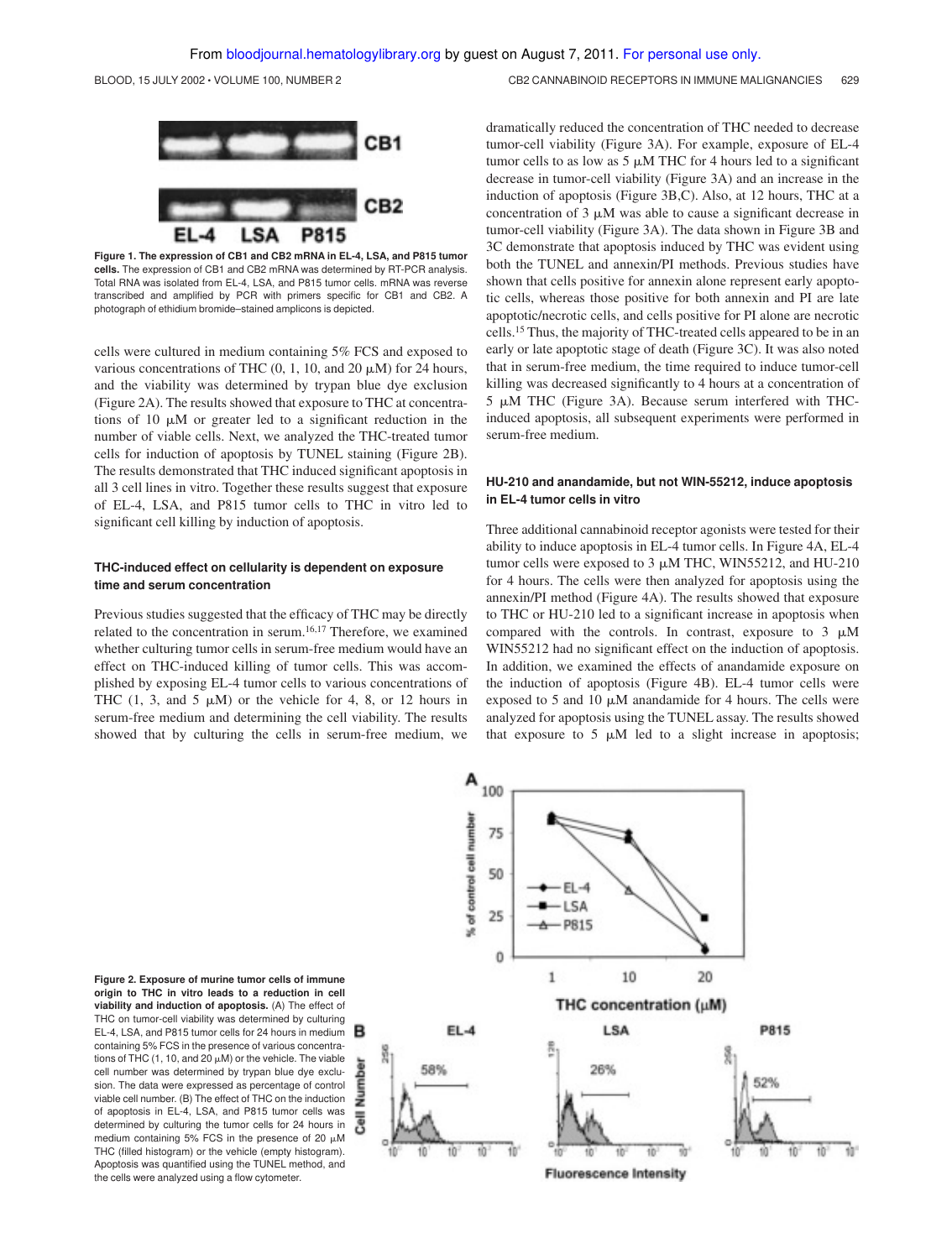

**Figure 3. THC is more effective in serum-free medium.** (A) EL-4 tumor cells were cultured in serum-free medium in the presence of various concentrations of THC (1, 3, and 5  $\mu$ M) or the vehicle for 4, 8, or 12 hours. The number of viable cells was determined by trypan blue dye exclusion. The data represent the mean  $\pm$  SEM of duplicate wells. (B) EL-4 tumor cells were cultured in serum-free medium in the presence of vehicle control (DMSO) or THC (5  $\mu$ M) for 4 hours. The level of apoptosis induction was determined using the TUNEL method. (C) EL-4 cells cultured with THC as described above were stained with annexin V/PI and analyzed using a flow cytometer.

however, exposure to  $10 \mu M$  anandamide led to significant levels of apoptosis.

#### **THC treatment leads to reduced tumor burden and apoptosis in vivo**

We examined whether treatment of tumor-bearing mice with THC was effective at killing tumor cells in vivo. To this end, C57BL/6 mice were injected with EL-4 tumor cells  $(1 \times 10^6)$ . On day 10 of tumor growth, the mice were injected IP with various doses of THC (1, 3, or 5 mg/kg) or the vehicle. One day later, the mice were killed and injected with 5 mL PBS into the peritoneal cavity. The peritoneal fluid was aspirated and analyzed for viable tumor cells and for apoptosis. The data demonstrated that THC caused a dose-dependent decrease in the viable tumor-cell number found in the peritoneal cavity (Figure 5A). THC failed to cause a decrease in cellularity at 1 mg/kg, but it was effective at 3 and 5 mg/kg. Furthermore, when cells collected from mice treated with 5 mg/kg were analyzed for apoptosis, a significant proportion (77.3%) of the tumor cells showed apoptosis (Figure 5B). These data suggest that THC was effective in vivo to induce apoptosis and kill the EL-4 tumor cells.

#### **THC treatment can cure tumor-bearing mice**

Next we tested whether THC treatment can cure EL-4 tumor– bearing mice. To this end, mice were injected with EL-4 tumor cells  $(1 \times 10^6)$  and then given a daily injection of 5 mg/kg THC for 14

days. The mice were observed for survival and, upon exhibiting signs of morbidity, were immediately euthanized. The results showed that treatment with THC led to a significant increase in survival (Figure 6). Interestingly, 25% of the mice survived the tumor challenge (Figure 6). Also, they were completely cured inasmuch as they were resistant to rechallenge with the specific tumor (data not shown). Taken together, these results suggest that THC can exert anticancer properties in vivo.

#### **Expression of CB1 and CB2 cannabinoid receptors on human Molt-4, Jurkat, and Sup-T1 tumor-cell lines**

Next, we tested whether human leukemia/lymphoma cell lines express cannabinoid receptors. The expression of CB1 and CB2 cannabinoid receptor mRNA was determined using RT-PCR analysis (Figure 7). The results showed that all 3 cell lines screened expressed significant levels of CB2 mRNA. However, unlike in the murine tumor-cell lines, CB1 mRNA was not detected in these 3 cell lines. In these experiments, we used a human glioma cell line, U251, as a positive control for CB1 expression.

## **THC, HU-210, and anandamide induce apoptosis in human leukemia and lymphoma cell lines in vitro**

Next, we examined whether exposure of human leukemia and lymphoma cell lines to THC or HU-210 would lead to induction of apoptosis. To this end, human tumor-cell lines Jurkat, Molt-4, and Sup-T1 were exposed to various concentrations of THC, HU-210  $(2.5, 5, \text{ and } 10 \mu M)$ , or the vehicle for 4 hours, and the induction of apoptosis was determined using the TUNEL method. The results showed that exposure of the Jurkat, Molt-4, and Sup-T1 cell lines



**Figure 4. THC, HU-210, and anandamide, but not WIN55212, induce apoptosis in EL-4 tumor cells in vitro.** (A) EL-4 tumor cells were cultured in serum-free medium for 4 hours in the presence of vehicle, THC (3  $\mu$ M), WIN55212 (3  $\mu$ M), and HU-210 (3  $\mu$ M). The level of apoptosis was quantified by annexin/PI staining, as described in Figure 3. (B) EL-4 tumor cells were cultured in serum-free medium for 4 hours in the presence of vehicle or anandamide (5 and 10  $\mu$ M). The level of apoptosis was quantified by TUNEL assay.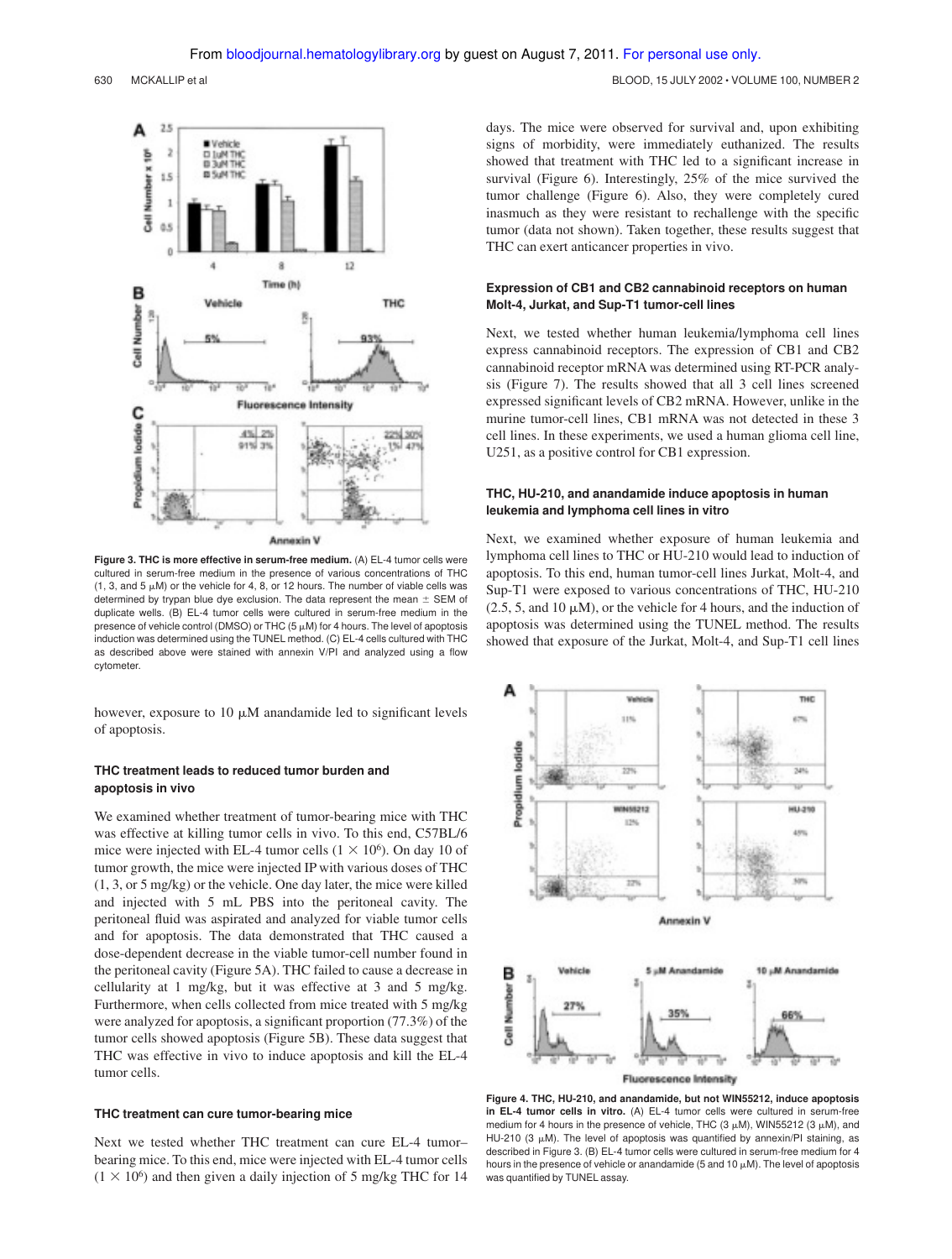**Figure 5. THC treatment leads to reduced tumor burden and tumor-cell apoptosis in vivo.** C57BL/6 mice were injected IP on day 0 with 1  $\times$  10<sup>6</sup> EL-4 tumor cells. On day 10, the mice were treated with various doses of THC (1, 3, or 5 mg/kg IP) or the vehicle. One day later, the peritoneal cavity was flushed with 5 mL PBS, and the tumor cells were collected by aspiration. (A) The cell number was determined by trypan blue dye exclusion. The data represent the mean  $\pm$  SEM from groups of 3 mice. (B) The tumor cells recovered from the peritoneal cavity were tested for apoptosis using the TUNEL method. Filled histogram shows tumor cells exposed to THC and open histogram shows cells exposed to the vehicle.



to greater than or equal to 5  $\mu$ M THC or HU-210 led to significant levels of apoptosis (Figure 8A). THC at 10  $\mu$ M and HU-210 at 5  $\mu$ M concentrations caused greater than 80% apoptosis (Figure 8A). Figure 8B shows a representative experiment using the TUNEL assay. In addition, we examined the effects of anandamide exposure on the induction of apoptosis in Molt-4 tumor cells. Molt-4 tumor cells were cultured for 4 hours in the absence or presence of various concentrations of anandamide  $(5, 10, 20, \text{ and } 40 \mu \text{M})$ . The level of apoptosis was quantified using the TUNEL method (Figure 9). The results showed that anandamide at concentrations of 20  $\mu$ M or greater induced significant levels of apoptosis in Molt-4 tumor cells. Together, these data suggest that THC, HU-210, and anandamide can induce apoptosis in various human leukemia and lymphoma cell lines.

#### **THC-induced reduction in viable cell number is mediated through the CB1 and CB2 cannabinoid receptors**

Because the human tumor-cell lines screened exhibited CB2 but not CB1 receptors, we tested whether THC was acting through CB2 receptors to induce apoptosis. To this end, Jurkat and Sup-T1 cells were incubated with 5  $\mu$ M THC in the presence of CB2 antagonists or the vehicle. After 4 hours, the viable cell number was determined by trypan blue dye exclusion (Figure 10). The results showed that exposure to THC led to a dramatic reduction in the number of viable tumor cells. However, when the cells were cocultured with the CB2 antagonist, the viable cell numbers increased significantly, thereby reversing the effect of THC. Together, these results suggest that THC-induced reduction in viable cell number and increase in the induction of apoptosis were mediated through the CB2 cannabinoid receptors.



**Figure 6. Treatment with THC increases survival of EL-4 tumor–bearing mice.** C57BL/6 mice (8 per group) were injected IP with  $1 \times 10^6$  EL-4 tumor cells on day 0. From day 1 onward, the mice were treated daily for 14 days with THC (5 mg/kg) or the vehicle control by the IP route. The mice were observed daily for survival and signs of morbidity. The data depicted are representative of 3 separate experiments.

## **Exposure of Jurkat and Molt-4 tumor cells to CB2 receptor agonist, JWH-015, leads to a reduction in viability and induction of apoptosis in vitro**

Next we examined whether exposure to a CB2-selective agonist would lead to tumor-cell death and induction of apoptosis. Jurkat and Molt-4 tumor cells were exposed to various concentrations of the CB2-selective agonist JWH-015 (1, 5, 10, and 20  $\mu$ M) or the vehicle in serum-free medium for 24 hours. The results showed that exposure of Molt-4 and Jurkat tumor cells to 5  $\mu$ M or greater concentrations of JWH-015 led to a significant decrease in the number of viable tumor cells (Figure 11A). Next, we examined whether exposure to JWH-015 would lead to the induction of apoptosis. Jurkat and Molt-4 tumor cells were exposed to JWH-015 for 24 hours, and apoptosis was determined by TUNEL assay (Figure 11B). The results showed that exposure of Jurkat and Molt-4 tumor cells to 5  $\mu$ M JWH-015 led to significant induction of apoptosis. Together these results suggest that treatment of Jurkat and Molt-4 tumor cells with CB2-selective agonist can lead to a significant reduction in cell viability and induction of apoptosis.

#### **THC induces apoptosis in primary ALL cells in vitro**

Next we examined whether exposure of primary ALL cells to THC would have any effect on tumor-cell viability or induction of apoptosis. To this end, lymphoblasts isolated from peripheral blood of 2 patients with ALL (ALL no. 1 and ALL no. 2) were cultured in the presence of various concentrations of THC  $(1, 5,$  and  $10 \mu M)$  or vehicle (DMSO) for 2 hours. The viable cellularity was determined by trypan blue dye exclusion. The results showed that exposure of the ALL samples to  $5 \mu M$  or greater concentrations of THC resulted in significant reduction in viability (Figure 12A). In addition, we examined the effect of THC exposure on the induction of apoptosis using the TUNEL method and observed that exposure of cells from both ALL patients to  $5 \mu M$  or greater concentrations of THC led to significant induction of apoptosis (Figure 12B).



**Figure 7. The expression of CB1 and CB2 mRNA in Molt-4, Jurkat, Sup-T1, and U251 human tumor cells.** The expression of CB1 and CB2 was determined by RT-PCR analysis. Total RNA was isolated from Molt-4, Jurkat, Sup-T1, and U251 tumor cells. mRNA was reverse transcribed and amplified by PCR with primers specific for CB1 and CB2. A photograph of ethidium bromide–stained amplicons is depicted.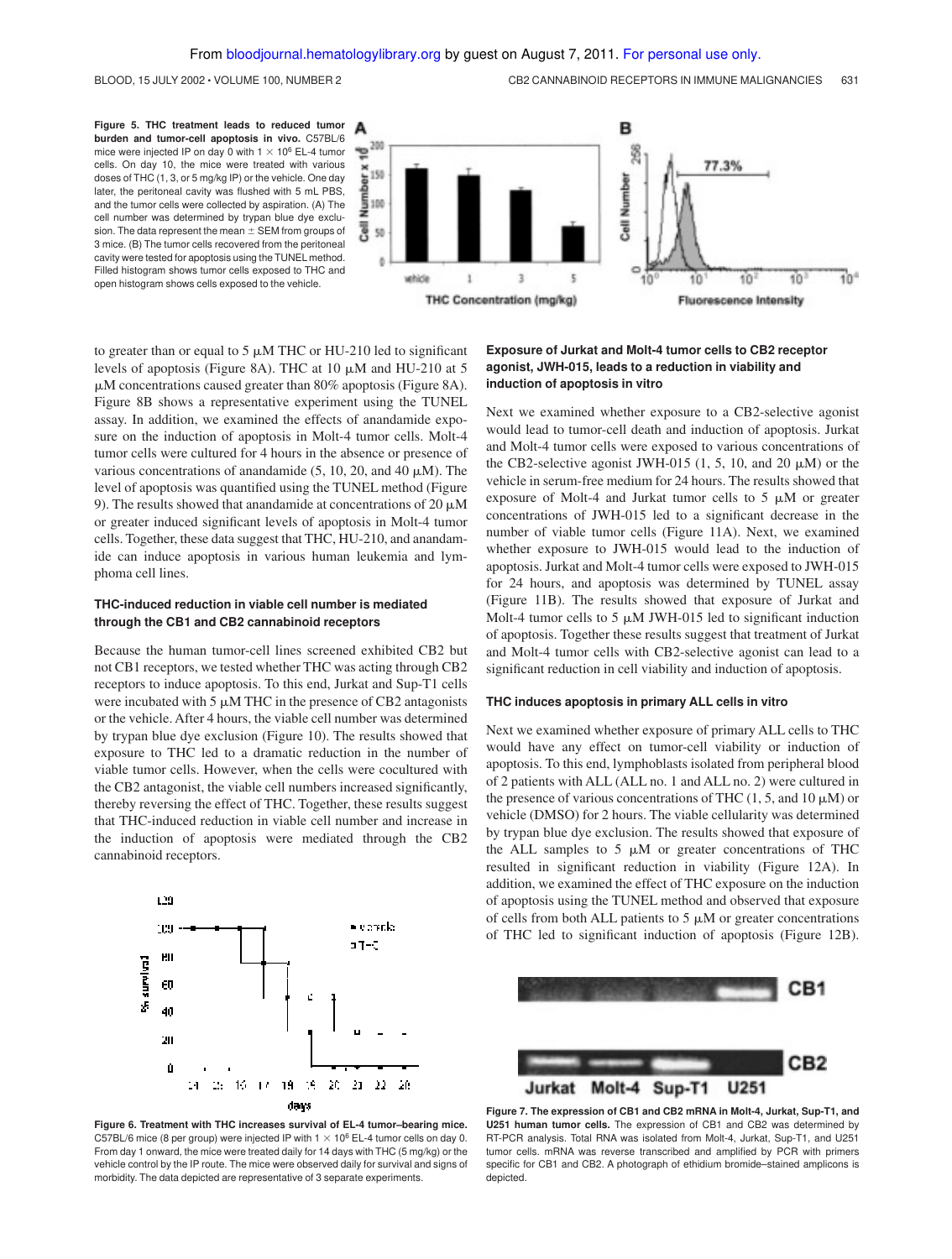

**Fluorescence Intensity** 

**Figure 8. THC and HU-210 exposure leads to the induction of apoptosis in human lymphoid tumors in vitro.** Human tumors Molt-4, Jurkat, and Sup-T1 were cultured in serum-free medium in the presence or absence of various concentrations of THC, HU-210 (2.5, 5, and 10  $\mu$ M), or the vehicle for 4 hours. (A) The induction of apoptosis was determined by the TUNEL method, and the percentage of apoptotic cells was plotted. (B) A representative experiment in which human tumor cells cultured with 10  $\mu$ M of THC or HU-210 (filled histograms) or the vehicle (open histograms) were analyzed for apoptosis using TUNEL assay.

These results were further corroborated by staining the ALL cells with annexin V and PI (data not shown). Together, these results suggest that exposure of primary ALL cells to THC can lead to significant tumor killing mediated by the induction of apoptosis.

## **Discussion**

In the current study, we demonstrated that THC and other cannabinoids can induce apoptosis in murine and human leukemia



**Figure 9. Anandamide exposure leads to the induction of apoptosis in Molt-4 tumor cells in vitro.** Molt-4 tumor cells were cultured in serum-free medium in the presence or absence of various concentrations of anandamide  $(5, 10, 20, \text{ and } 40 \text{ µ})$ or the vehicle for 4 hours. The induction of apoptosis was determined by the TUNEL method. A representative experiment in which Molt-4 tumor cells were cultured with anandamide (filled histogram) or the vehicle (open histogram) is depicted.



**Figure 10. CB2 receptor antagonists can reverse the toxicity of THC.** Jurkat and Sup-T1 human tumor cells were cultured for 4 hours in the presence of THC (5  $\mu$ M) or the vehicle. In addition, the cultures received the CB2 antagonist (5  $\mu$ M). The viable cell number was determined by trypan blue dye exclusion. The data represent the mean  $\pm$  SEM of triplicate cultures.

and lymphoma cell lines as well as primary ALL cells. The human tumor-cell lines screened expressed CB2 but not CB1 receptors, whereas the murine tumors expressed both CB1 and CB2 receptors. Ligation of CB2 receptors was sufficient to induce apoptosis inasmuch as CB2-selective agonists could induce apoptosis in tumor cells. Also, THC-induced apoptosis in human tumor-cell lines was reversed by CB2 antagonists. THC was effective not only in vitro but also in vivo, as demonstrated by its ability to induce apoptosis and decrease the tumor load. Moreover, THC treatment could cure approximately 25% of the mice bearing a syngeneic tumor. Together, our data suggest for the first time that targeting CB2 receptors on tumor cells of immune origin may constitute a novel approach to treating such cancers.

The interactions between cannabinoids and their receptors in regulating neurobehavioral functions have been extensively studied. Cannabinoids have also been shown to alter immune functions, although the precise mechanisms remain unclear. Also, the physiologic functions of cannabinoid receptors on immune cells and the



**Figure 11. Exposure to the CB2-selective agonist JWH-015 leads to reduced cell viability and induction of apoptosis in Jurkat and Molt-4 tumor cells in vitro.** (A) The effect of JWH-015 on tumor-cell viability was determined by culturing Jurkat and Molt-4 tumor cells for 24 hours in serum-free medium in the presence of various concentrations of JWH-015 (1, 5, 10, and 20  $\mu$ M) or the vehicle. The viable cell number was determined by trypan blue dye exclusion. (B) The effect of JWH-015 on the induction of apoptosis in Jurkat and Molt-4 tumor cells was determined by culturing the tumor cells for 24 hours in serum-free medium in the presence of 5  $\mu$ M JWH-015 (filled histogram) or the vehicle (empty histogram). Apoptosis was quantified using the TUNEL method, and the cells were analyzed using a flow cytometer.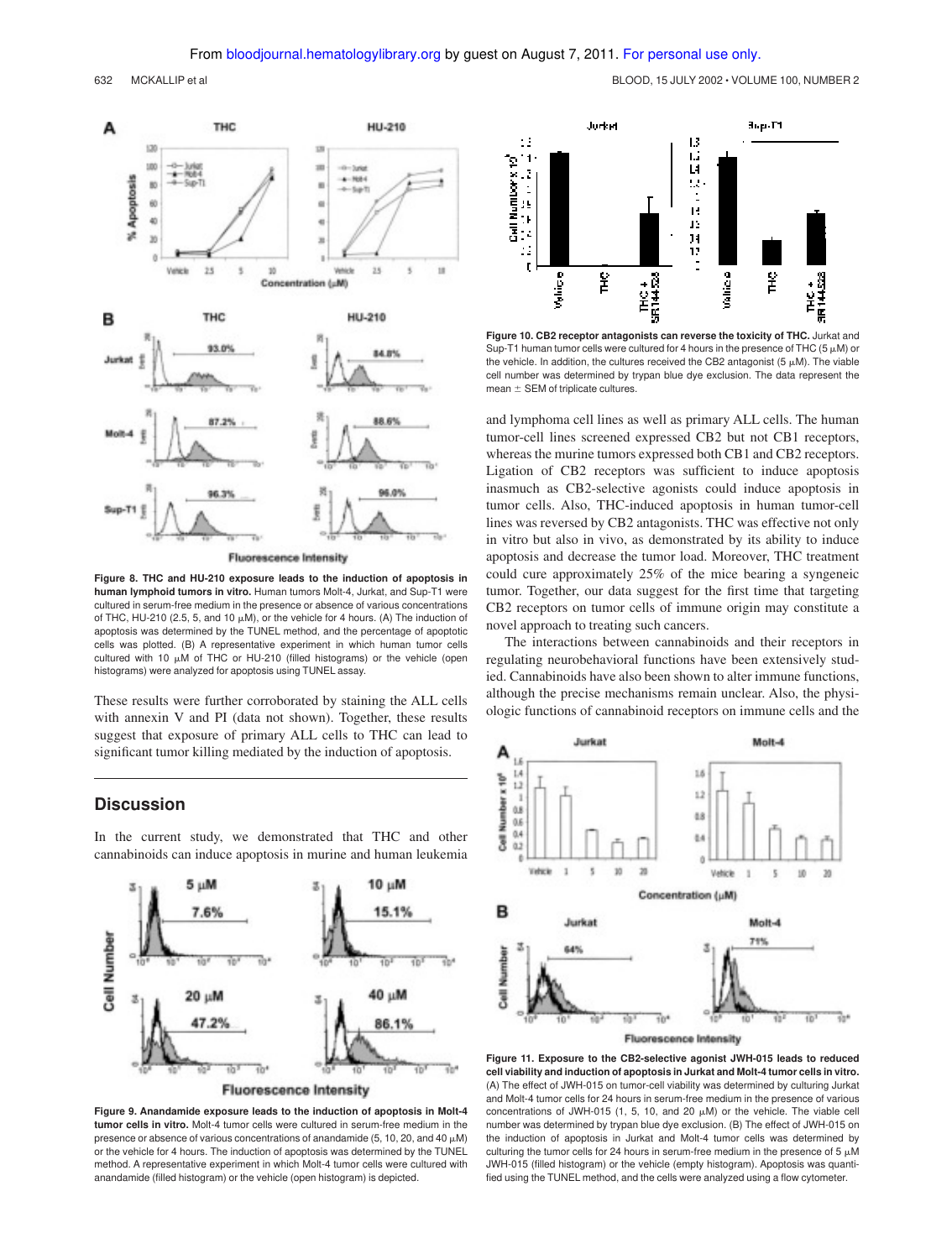BLOOD, 15 JULY 2002 • VOLUME 100, NUMBER 2 CHOOD CONTROL CONTROL CONTROLLER CONTROLLER 633



**Figure 12. THC induces apoptosis in primary ALL cells in vitro.** (A) The effect of THC on primary ALL cell viability was determined by culturing the cells for 2 hours in serum-free medium in the presence of various concentrations of THC (1, 5, and 10 M) or the vehicle. The viable cell number was determined by trypan blue dye exclusion. (B) The effect of THC on the induction of apoptosis in primary ALL cells was determined by TUNEL assay, as described in Figure 2. Tumor cells were cultured as described above with THC (filled histogram) or the vehicle (empty histogram). Apoptosis was quantified using the TUNEL method, and the cells were analyzed using a flow cytometer. The percentage of apoptotic cells following THC exposure is depicted in each histogram.

role played by endocannabinoids in immune-cell regulation remain unresolved. Recent studies from our laboratory demonstrated that administration of THC into C57BL/6 mice led to a marked decrease in the cellularity of the thymus and spleen that resulted from the induction of apoptosis in immune cells (manuscript submitted for publication). Recently, cannabinoids were also shown to induce apoptosis in tumor cells in vitro.<sup>9,10,12,18,19</sup> Together, such studies suggest the possible use of cannabinoids as anticancer agents.

The exact mechanism by which THC induces apoptosis in normal and transformed lymphocytes remains unclear. It is believed that THC and other cannabinoids can act by 2 distinct mechanisms. Because of its lipophilic properties, it was thought that THC acted through direct intercalation into the cell membrane. However, it was soon realized that the activity of cannabinoids was highly stereospecific, suggesting that the lipophilic properties were not solely responsible for the cannabinoids' activity. Since then, receptors for cannabinoids have been characterized. These receptors share only 44% homology, but most cannabinoids tested show similar binding affinity to both receptors.<sup>20</sup> Both receptors are coupled to G-protein, suggesting that endogenous cannabinoids may play a role in cell signaling.<sup>1</sup> Therefore, it is possible that the observed effects of THC on the immune response, including the induction of apoptosis, may be mediated by signals initiated through these receptors. For example, Galve-Roperh et al<sup>12</sup> demonstrated that apoptosis induced by THC in C6 glioma cells in vivo involved a cannabinoid receptor–dependent pathway. In contrast, others have shown in C6 glioma or a prostate cancer cell model that THC-induced apoptosis was independent of the involvement of the CB1 and CB2 receptors.

In the current study, several observations suggested that ligation of the CB2 receptor can induce apoptosis in tumors of immune origin. For example, the human tumor cells such as Jurkat and Sup-T1 expressed only CB2 receptors, and the THC-induced apoptosis in these tumor cells was inhibited at least in part by CB2 antagonists. These studies, however, did not rule out the possibility that ligation of CB1 receptors on murine tumors of immune origin would also induce apoptosis. In fact, we have observed that addition of CB1 antagonist to the EL-4 tumor cells can also inhibit the apoptosis induced by THC (R.J.M., P.S.N., M.N., unpublished results, August 2001). It should be noted, however, that the cannabinoid receptor antagonists can act as inverse agonists $2^{1,22}$ and thereby prevent apoptosis through an alternate pathway. It is for this reason that we used in the current study human cell lines that expressed only the CB2 receptors and showed using CB2 antagonists that ligation of CB2 receptors alone is sufficient to induce apoptosis.

THC is well known for its impact on the cytokine network.<sup>23</sup> For example, the presence of THC or activation of the CB1/CB2 receptors can block forskolin-induced accumulation of cyclic adenosine monophosphate (cAMP),<sup>24-26</sup> and reduced cAMP levels correlate with the repression of interleukin-2 (IL-2) transcription and secretion.<sup>27</sup> IL-2 plays an important role in the regulation of apoptosis.28-30 Therefore, reduction in the levels of IL-2 or other cytokines following exposure to THC may partly account for increased apoptosis. In fact, previous studies from our laboratory have demonstrated that IL-2 can act as an autocrine growth factor in the autonomous proliferation of transformed  $T$  cells.<sup>31,32</sup> Thus, inhibition of IL-2 production by THC could lead to decreased proliferation and apoptotic cell death.

CB1 receptors are expressed in the central nervous system as well as the pituitary gland, immune cells, reproductive tissues, gastrointestinal tissues, heart, lungs, urinary bladder, and adrenals (reviewed by Berdyshev<sup>1</sup>). In contrast, CB2 receptors are found primarily in immune cells, including T cells, B cells, natural killer cells, macrophages, neutrophils, and mast cells.33,34 Thus, the selective expression of CB2 receptors on the immune cells provides a unique opportunity to target malignancies of the immune system by using CB2 agonists to induce apoptosis and thereby provide new avenues to treat such cancers. The advantage in using CB2-selective agonists also stems from the fact that such a treatment is devoid of the psychotropic effects that are characteristic of CB1 agonists. Thus, it is possible to synthesize new ligands for CB2 receptors and test them for their efficacy against tumors of immune origin. It should be noted that in the current study, we randomly selected a few murine and human tumor-cell lines of immune origin that were all found to be sensitive to cannabinoid-induced apoptosis. Recently, however, we identified a human cell line that was resistant, and further studies are in progress to address whether this cell line lacks physical or functional cannabinoid receptors and/or signaling molecules that trigger apoptosis.

The dose of THC that induced apoptosis in vitro in the current study was found to be  $10 \mu M$  or greater using serum-containing medium and  $3 \mu$ M or higher in serum-free medium. Similar observations were made by others who also noted that THC was less effective in inducing cell death in the presence of serum.<sup>17</sup>This is believed to be the result of direct interactions between serum proteins, such as albumin, and cannabinoids.<sup>16</sup> The doses of THC used in vitro in the current study were pharmacologically relevant because in an earlier study, rats injected with 50 mg/kg THC were shown to exhibit 10  $\mu$ M THC in the serum within 10 hours of administration.<sup>35</sup> Also, in these studies, mice were given as high as 500 mg/kg 5 times a week for 2 years. Interestingly, despite such high doses, the survival of dosed rats was higher than in controls. Also, the incidence of a wide range of cancers in mice and rats treated with THC was reduced in a dose-dependent manner.<sup>35</sup> In the current study, we also observed that cannabinoid agonist WIN55212 failed to induce apoptosis, similar to the findings of Ruiz et  $al^{10}$  in the human prostate-tumor model. The reason why WIN55212 fails to induce